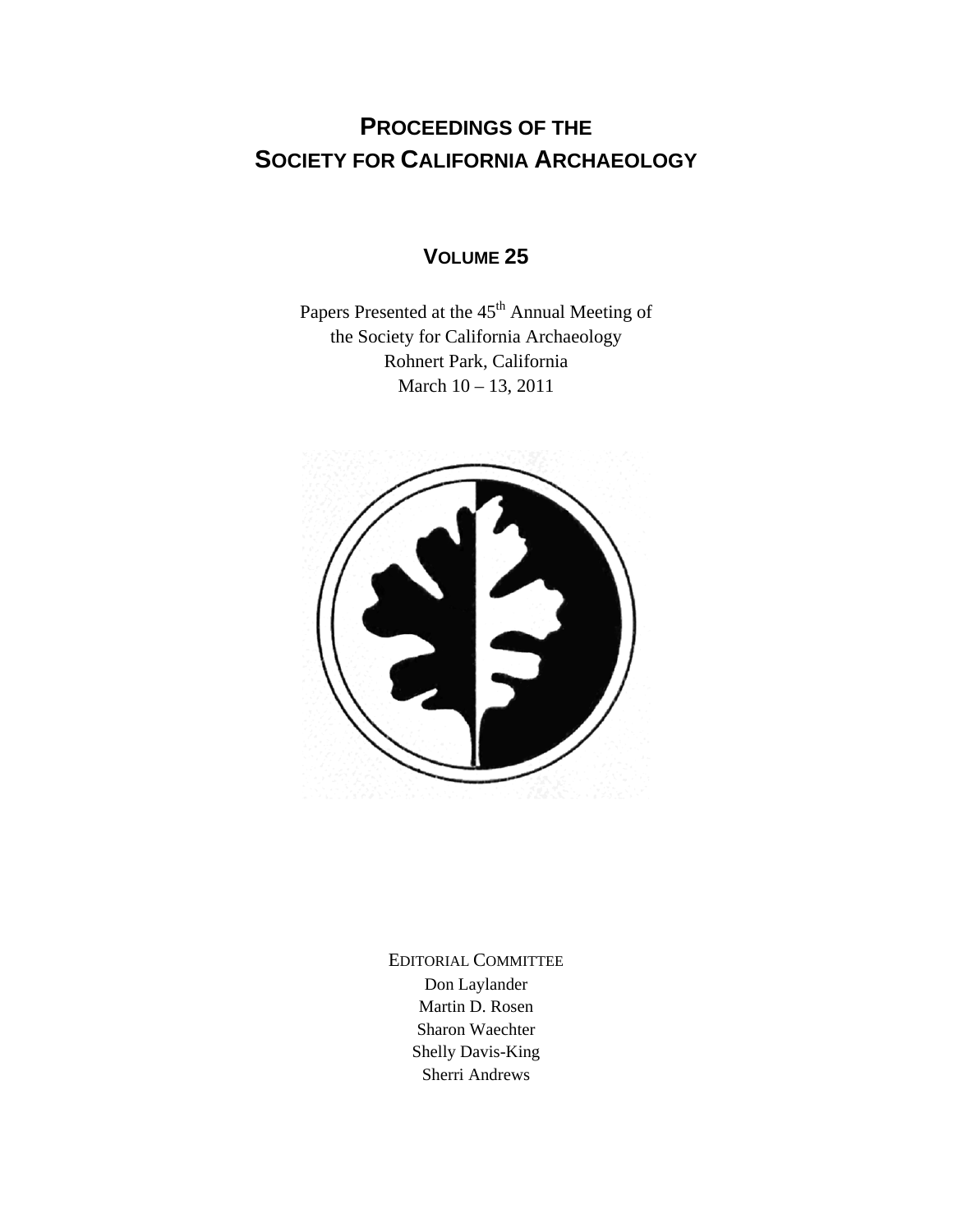## **TABLE OF CONTENTS**

Jill Black, Susan Kerr, Lourdes Henebry-DeLeon, and Joseph G. Lorenz *[Dental Calculus as an Alternate Source of Mitochondrial DNA for Analysis of Skeletal Remains](http://www.scahome.org/publications/proceedings/Proceedings.25Black.pdf)* 

Joan E. Brandoff-Kerr and Dan Reeves *[Dirt Roads, Ancient Landscapes, and Early Sites](http://www.scahome.org/publications/proceedings/Proceedings.25Brandoff.pdf)* 

## Stephen Bryne

*[Prehistoric Trails of the Picacho Basin in the Colorado Desert, Imperial County, California](http://www.scahome.org/publications/proceedings/Proceedings.25Bryne.pdf)* 

Joseph L. Chartkoff *[The Destruction of Dams on the Klamath River and](http://www.scahome.org/publications/proceedings/Proceedings.25Chartkoff.pdf) Some Implications for Cultural Resource Management* 

[Richard Ciolek-Torrello, Karen K. Swope, Justin Lev-Tov, Ashley Morton, James Clark, and](http://www.scahome.org/publications/proceedings/Proceedings.25Ciolek.pdf)  Teresita Majewski

*Archaeological Investigations at the Yorba and Slaughter Families Adobe, San Bernardino County, California* 

Beau R. DeBoer *[Coso Ceramics Cache: Sourcing and Dating Utility Ware](http://www.scahome.org/publications/proceedings/Proceedings.25DeBoer.pdf)* 

Evan Elliott *[Bringing the Hill Patwin into the North Coast Ranges Cultural Region](http://www.scahome.org/publications/proceedings/Proceedings.25Elliott.pdf)* 

Elizabeth R. Fernandez and E. Breck Parkman *[The Commune Era of Olompali: Challenging Our Assumptions of the Hippie Lifestyle](http://www.scahome.org/publications/proceedings/Proceedings.25Fernandez.pdf)* 

Karen S. Gardner, Alan Leventhal, Rosemary Cambra, Eric J. Bartelink, and Antoinette **Martinez** 

*[Mothers and Infants in the Prehistoric Santa Clara Valley: What Stable Isotopes Tell Us about](http://www.scahome.org/publications/proceedings/Proceedings.25Gardner.pdf)  Ancestral Ohlone Weaning Practices*

Benjamin Harris *[A Recipe for Improving Policy-Driven Archaeology: Add Public Outreach and Stir](http://www.scahome.org/publications/proceedings/Proceedings.25Harris.pdf)*

Marc W. Hintzman and Alan Garfinkel *[Behavioral Snapshots: Single-Reduction Loci Patterning in the Mojave Desert](http://www.scahome.org/publications/proceedings/Proceedings.25Hintzman.pdf)* 

Angel Morgan and Karen Mitchell *[The Beckwourth Emigrant Trail: Using Historic Accounts to Guide Archaeological Fieldwork in](http://www.scahome.org/publications/proceedings/Proceedings.25Morgan.pdf)  Plumas National Forest*

Adolfo Muniz, Margie Burton, and Cindy Stankowski *[The San Diego Archaeological Center and the Future of Curation](http://www.scahome.org/publications/proceedings/Proceedings.25Muniz.pdf)* 

Ruth Arlene Musser-Lopez

*["Mystic Maze" or "Mystic Maize": The Amazing Archaeological Evidence](http://www.scahome.org/publications/proceedings/Proceedings.25Lopez.pdf)*